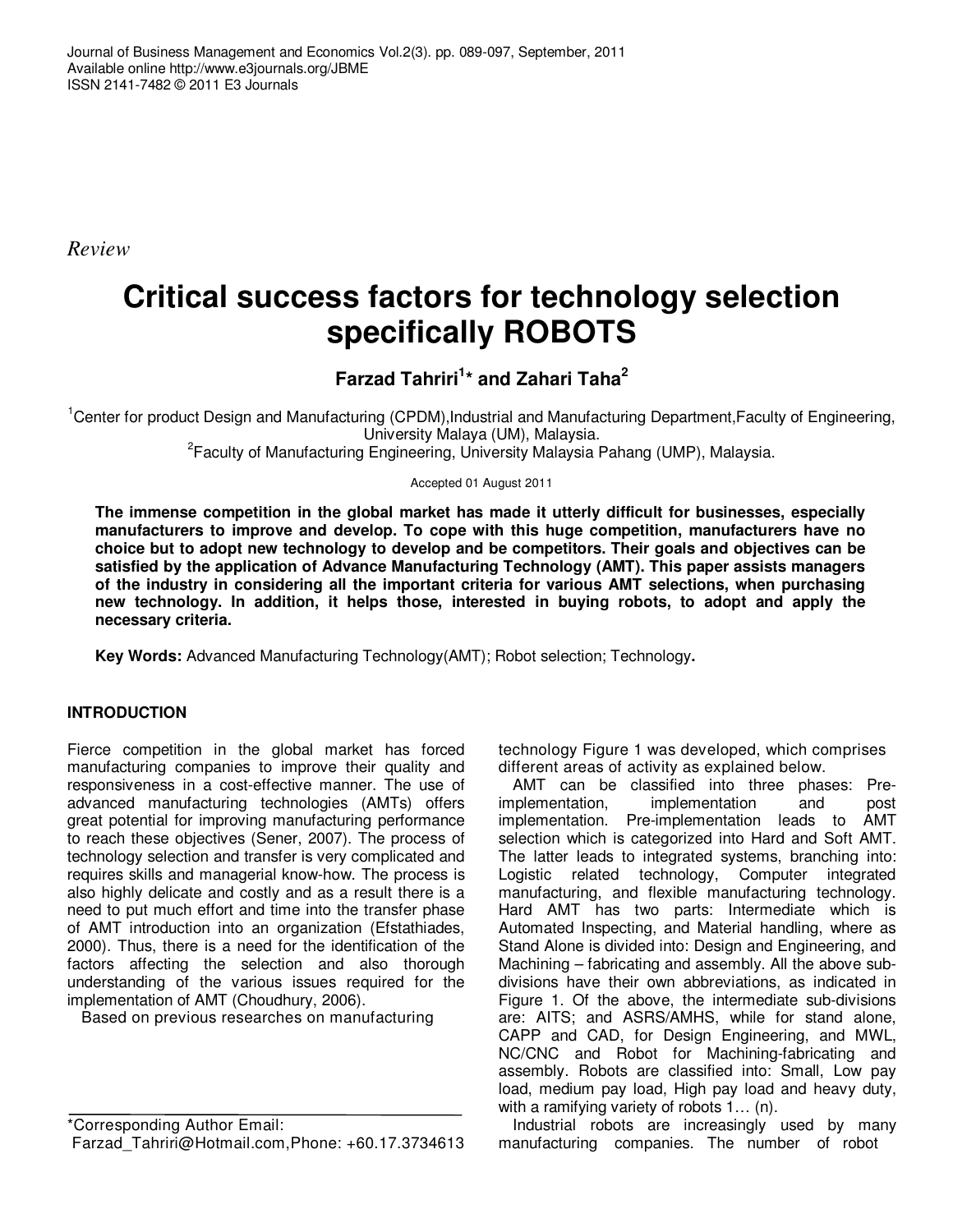

**Figure 1:** Classification of a different kind of AMT specific Robot

manufacturers has also increased, with many now offering a wide range of robots (Khouja and Booth, 1995). Robots are now used in many industrial applications, such as assembly, finishing, machine loading, material handling, spray painting, and welding (Khouja and Booth, 1995).

The word ROBOT was coined in 1920 by the Czech author K. Capek in his play Rossum's Universal Robots; it is derived from the Czech word robota, meaning "worker". An industrial robot is commonly defined as a reprogrammable multifunctional manipulator, designed to move materials, parts, tools, or other devices by means of variable programmed motions, and to perform a variety of other tasks. In a broader context, the term robot also includes manipulators that are activated directly by an operator (Raoa, 2006). As Robots are expensive, an investment in robot system and the selection process is an important function for many advanced manufacturing company. Improper selection of robots will adversely affect a company's competitiveness in terms of productivity of its facilities and quality of its products (Goh, 1997). Thus for the sake of improving efficiency and quality and at the same time for performing repetitive, difficult and hazardous tasks with total precision, many manufacturers use robots extensively (Parkan, 1999). Robots are fairly new in industries, and most manufacturers are using them without having thorough knowledge of their selection. It is not unusual for an industry to be a first time robot purchaser (Raoa, 2006) and the number of Robot user's inverses, ramifying in all the tasks. There are more than 90 robot manufacturers and some 200 different robot styles have been reported in U.S.A. (Wang, 1991). Robotic selection,

being an important, as well as, ambiguous and crucial task in today's highly competitive environment, robot technology ranking tool is very important to the success of any company. The decision to select which robot is made more complex because robot performance is specified by as many parameters as there are robots as yet there is no industry-wide standards. Ranking robot technology, have varied strengths and weaknesses, requiring careful scrutinizing in their assessment. However it helps decision makers to select the ideal one among a vast source of evolving robot technologies (Farzipoor Saen, 2006). Although there exists a variety of models for choosing AMT, the focus of this paper is on robots selection.

#### **AMT selection criteria**

Numerous issues are addressed by researchers in studies involving the selection and justifications of AMT. Different names are used but the concepts behind the terminology are the same. From the literature, 12 criteria are used for AMT selection by most researchers. From Table 1, it is clear that almost all researchers have unanimously applied the "Flexibility" criteria where as "Maintainability" was used by Choudhury et al. (2006). The rest of the factors are used by the other researchers randomly, which is "Strategic" by all except (Sener, et al. 2007; Mohanty, 1993 and Chan et al. 2006), financial and market positions by Sambasivarao et al., (1995); Mohanty and Deshmukh, (1998); Godwin et al., (1996); Richard et al. (1997); Amrik et al. (2001); Abdelkader and Dugdale (2001); Bruce and Roger (2003);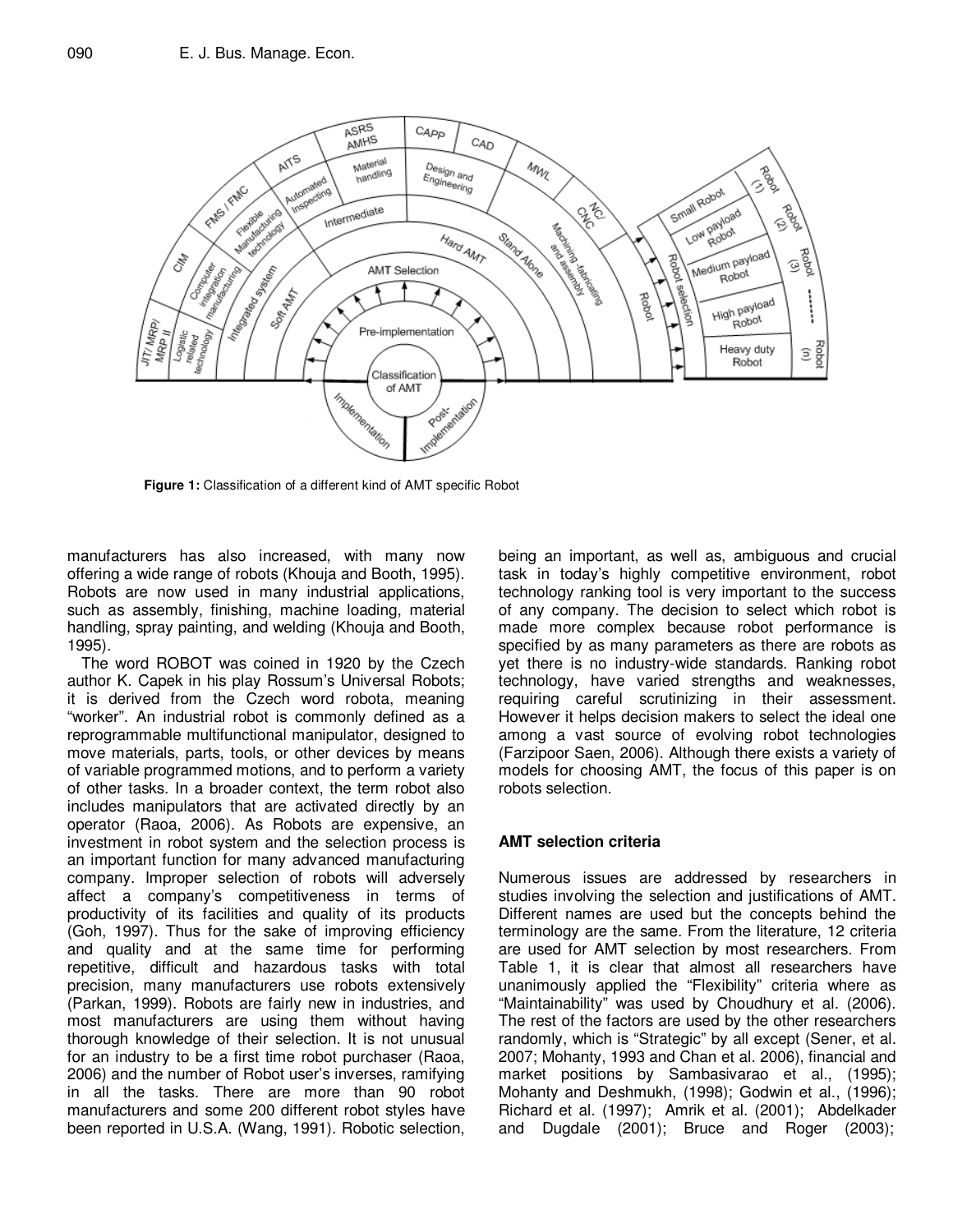|                           |      | Intangible factors (Subjective) |   |              |              |   |              |   | Tangible factors (Objective) |   |    |    |    |
|---------------------------|------|---------------------------------|---|--------------|--------------|---|--------------|---|------------------------------|---|----|----|----|
|                           |      |                                 | 2 | 3            | 4            | 5 | 6            | 7 | 8                            | 9 | 10 | 11 | 12 |
| Sambasivarao and Deshmukh | 1995 | X                               | X | X            | X            | X | $\mathsf{x}$ | X | X                            | X |    | x  | x  |
| Mohanty and Deshmukh      | 1998 | X                               | X | X            |              | X | X            |   |                              |   |    |    | x  |
| Mohanty                   | 1993 | X                               |   |              |              |   |              | x |                              |   |    | x  | x  |
| Godwin et al.             | 1996 | X                               |   |              | X            |   |              | x |                              |   |    | x  | x  |
| Richard et al.            | 1997 | X                               |   |              | X            |   |              | X |                              |   |    | x  | x  |
| Amrik et al.              | 2001 | X                               |   |              | X            |   |              | X |                              |   |    | x  | X  |
| Abdelkader and Dugdale    | 2001 | X                               |   |              | X            |   |              |   |                              |   |    | x  | X  |
| <b>Bruce and Roger</b>    | 2003 | X                               |   |              | X            |   |              | X |                              |   |    | x  | x  |
| Rosna et al.              | 2005 | X                               |   |              | X            |   |              | X |                              |   |    |    |    |
| Punniyamoorthy et. al.    | 2003 | X                               |   |              |              | X |              |   |                              | x |    |    |    |
| Chan et. al.              | 2006 |                                 |   |              |              | x | X            |   |                              |   |    | x  |    |
| Choudhury et. al.         | 2006 | X                               | X | $\mathsf{x}$ | $\mathsf{x}$ | X |              | X | $\mathsf{x}$                 |   | x  |    |    |
| Sener et. al.             | 2007 |                                 |   |              |              | x |              |   |                              |   |    |    | x  |

**Table 1:** Critical success factors for AMT selection

Keys:

1.Strategic 2. Financial position 3. Market position 4. Human resource 5. Flexibility 6. Quality 7. Social 8. Reliability 9. Capacity 10. Maintainability 11. Direct cost (Porches) 12. Indirect Cost (training,..)

Rosna et al. (2005) and Choudhury et al. (2006). Human resources by Sambasivarao et al., (1995) and Choudhury et al., (2006), subjectively Sambasivarao et al., (1995) applied all the factors along with objective factors except "Maintainability" which is used just by Choudhury et al. (2006) and Sener et al. (2007) is the least applicant of all using "Flexibility" and "Indirect cost".

#### **Robot selection criteria**

The objective of a robot selection procedure is to identify the robot selection attributes, and obtain the most appropriate combination of the attributes in conjunction with the real requirements. A robot selection attribute is defined as a factor that influences the selection of a robot for a given industrial application.

These attributes, which are objectively and subjectively considered, are presented in Table 2. The objective criteria are: Velocity, Load capacity, Repeatability, Purchases cost, and Manipulator reach, whereas the Subjective ones are: Reliability, programming Flexibility, and man – machine interface.

Table 3 illustrates ten studies, on tangible and intangible critical success factors for robot selection between years 1988 to 2008. The summary of the studies is as follows: A decision making algorithm, using utility theory for the selection and evaluation of robots, for electronics assembly, was developed by Nnaji et.al.(1988) choosing: velocity (m/s), load Capacity (kg), repeatability Error (mm) and reliability (R) as the critical success factors. A decision support system, applying fuzzy set method for robot selection was presented by Wang et. al. (1991). The system uses marginal value functions with objective factors: (load Capacity (kg), repeatability Error (mm) and purchase Cost (\$)), and a subjective factor (programming Flexibility).

A two-phase robot selection model, involving data envelopment analysis application (DEA) in the first phase, and a multi attribute decision making model in the second phase was presented by Khouja (1995) with the objective criteria: Velocity (m/s), Load Capacity (kg), Repeatability Error (mm) and Purchase Cost (\$). Another research by Khouja and Booth, (1995), use the same criteria with a computerized Fuzzy Clustering Procedure for selecting robots from twenty seven alternatives. Analytic Hierarchy Process (AHP) method was employed for robot selection: Velocity (m/s), Load Capacity (kg), Repeatability Error (mm) and Purchase Cost (\$) as objective factors by Goh (1997). A decision making and performance measurement model with applications to robot selection was presented by Parkan (1999). Particular emphasis was placed on a performance measurement procedure called operational competitiveness rating (OCRA) and a multiple attribute decision making method, TOPSIS. The final selection was made on the basis of rankings obtained by averaging the results of OCRA, TOPSIS, and a utility model. For this purpose the criteria weightings factors of Velocity (m/s), Load Capacity (kg), Repeatability Error (mm) and Purchase Cost (\$) were applied. Bhangale e.t al. (2004) listed a large number of robot selection attributes, and ranked the robots using TOPSIS and graphical methods, comparing the rankings given by these methods. However, the weights assigned by the authors to the attributes were not consistent. the criteria used are Velocity (m/s), load capacity (LC), Repeatability Error (RE), and Manipulator reach (mm). A decision making model, using FuzzyAHP theory for the selection and evaluation of Robots, was developed by Kapoor (2005)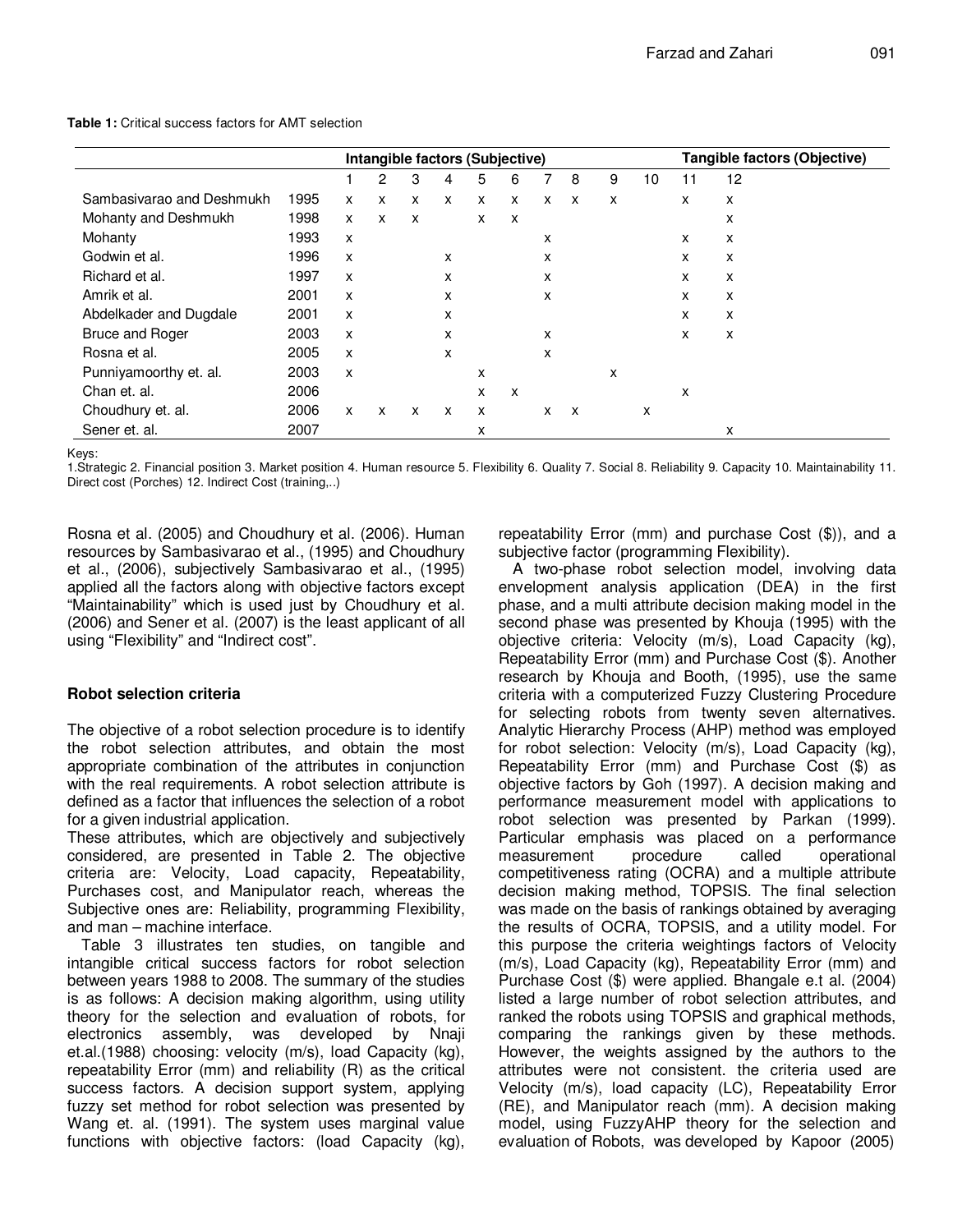**Table 2:** Explanation of Robot selection factors

|            | <b>Criteria</b>                       | <b>Criteria Explanation</b>                                                                                                                                                                                                                                                                                                                                                                                                                                                                                                                                                                                                                                                                                                                                                                                                                                                                                                                                                                                      |
|------------|---------------------------------------|------------------------------------------------------------------------------------------------------------------------------------------------------------------------------------------------------------------------------------------------------------------------------------------------------------------------------------------------------------------------------------------------------------------------------------------------------------------------------------------------------------------------------------------------------------------------------------------------------------------------------------------------------------------------------------------------------------------------------------------------------------------------------------------------------------------------------------------------------------------------------------------------------------------------------------------------------------------------------------------------------------------|
|            | Velocity                              | Which is the maximum speed a robot's arm can achieve.<br>How fast the robot can position the end of its arm. This may be defined in terms of the angular<br>or linear speed of each axis or as a compound speed i.e. the speed of the end of the arm when<br>all axes are moving.<br>This is measured in m/second or inch/second and indicates the quickness of response.<br>Often enough a Robot is fuzzily described as being _fast' or _slow' on the shop floor.<br>$\bullet$                                                                                                                                                                                                                                                                                                                                                                                                                                                                                                                                 |
|            | Load capacity                         | Which is the maximum weight a robot can lift?<br>This is measured in kg or lbs and is defined as the operating range (or limit) of the Robot<br>payload capacity.<br>Often enough a Robot is fuzzily described as being capable of handling _heavy' or<br>light' loads.                                                                                                                                                                                                                                                                                                                                                                                                                                                                                                                                                                                                                                                                                                                                          |
| Objective  | Repeatability<br><b>Purchase Cost</b> | Which is a robot's ability to repeatedly return to a fixed position? The mean deviation from that<br>position is a measure of the robot's repeatability.<br>How well the robot will return to a programmed position. This is not the same as accuracy. It<br>may be that when told to go to a certain X-Y-Z position that it gets only to within 1 mm of that<br>position. This would be its accuracy which may be improved by calibration. But if that position is<br>taught into controller memory and each time it is sent there it returns to within 0.1 mm of the<br>taught position then the repeatability will be within 0.1 mm.<br>This is measured in $\pm$ mm or $\pm$ inch and is defined as the measure of the ability of a Robot to<br>return to the point of reference (or command) repeatedly.<br>It is common to hear of Robots having comparatively "higher" or "lower" degree of this<br>$\bullet$<br>measure.<br>The cost of a robot includes its purchase, installation, and training costs. |
|            | Manipulator Reach                     | An industrial robot is comprised of a robot manipulator, power supply, and controllers.<br>The robot manipulator can be divided into two sections, each with a different<br>function:<br>Arm and Body - The arm and body of a robot are used to move and position parts or<br>tools within a work envelope. They are formed from three joints connected by<br>large links.<br>Wrist - The wrist is used to orient the parts or tools at the work location. It consists of<br>two or three compact joints.                                                                                                                                                                                                                                                                                                                                                                                                                                                                                                        |
|            | Reliability                           | This is the probability that a robot will perform its specified mission according to stated<br>conditions for a given time period.                                                                                                                                                                                                                                                                                                                                                                                                                                                                                                                                                                                                                                                                                                                                                                                                                                                                               |
| Subjective | Programming<br>Flexibility            | The setup or programming of motions and sequences for an industrial robot is<br>typically taught by linking the robot controller to a laptop, desktop computer or<br>(internal or Internet) network.<br>Flexible programming software: The computer is installed with corresponding flexible<br>interface software. The use of a computer greatly simplifies the flexible<br>programming process. Specialized robot programming software is run either in<br>the robot controller or in the computer or both depending on the system design.<br>Programming flexibility refers to the robot's ability to accept different programming<br>codes.                                                                                                                                                                                                                                                                                                                                                                  |
|            | Man-Machine<br>interface              | User friendliness of the user interfaces to the new system determines the degree of<br>the acceptance of operating staff to related Robot technology.<br>How user friendly is the user interface of Robot technology?                                                                                                                                                                                                                                                                                                                                                                                                                                                                                                                                                                                                                                                                                                                                                                                            |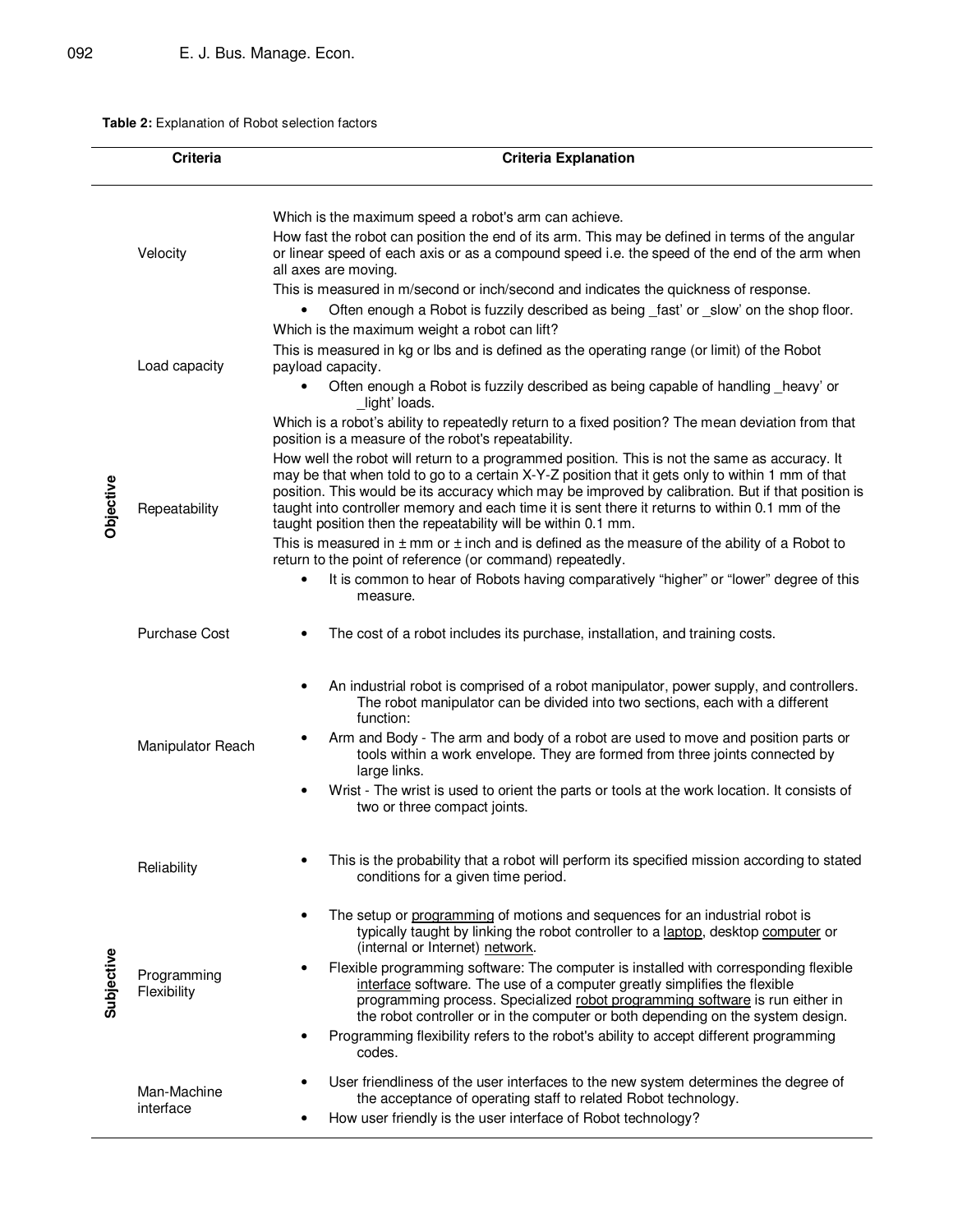|                     |      | Tangible factors (Objective) |                |   |   |   | Intangible factors (Subjective) |   |   |
|---------------------|------|------------------------------|----------------|---|---|---|---------------------------------|---|---|
|                     |      | 1                            | $\overline{2}$ | 3 | 4 | 5 | 6                               | 7 | 8 |
| Nnaji et. al.       | 1988 | X                            | X              | X |   |   | x                               |   |   |
| Wang et. al.        | 1991 |                              | X              | X | X |   |                                 | X |   |
| Khouja              | 1995 | X                            | X              | X | x |   |                                 |   |   |
| Khouja and Booth    | 1995 | X                            | X              | X | X |   |                                 |   |   |
| Goh                 | 1997 | X                            | X              | X | X |   |                                 |   |   |
| Parkan et. al.      | 1999 | X                            | X              | X | X |   |                                 |   |   |
| Bhangale et. al.    | 2004 | X                            | X              | X |   | x |                                 |   |   |
| Kapoor              | 2005 | X                            | X              | X | X |   |                                 |   |   |
| Rao and Padmanabhan | 2006 | X                            | X              | X | x |   |                                 |   | x |
| Farzipoor Saen      | 2006 | X                            | X              |   | X |   |                                 |   |   |
| Rao and Venkata     | 2007 |                              | x              | X | x |   |                                 | X | x |
| Anand et. al.       | 2008 |                              | x              |   | X |   |                                 |   |   |

**Table 3:** Critical success factors for Robot selection

keys:

1. Velocity (m/s) =(V) 2. Load Capacity (kg) = (LC) 3. Repeatability Error (mm) = (RE) 4. Purchase Cost (\$) =(PC) 5. Manipulator Reach (mm) =(M) 6. Reliability =(R) 7. Programming Flexibility = (PF) 8. Man-machine interface = (MI)

based on Velocity (m/s), Load Capacity (kg), Repeatability Error (mm) and Purches cost (PC).

A methodology based on digraph and matrix methods for evaluation of alternative industrial robots was proposed by Rao and Padmanabhan (2006), using Velocity (m/s), load capacity (LC), Repeatability Error (RE), and Purchase Cost (\$) criteria factors. A robot selection index was proposed that evaluates and ranks robots for a given industrial application. The index was obtained from a robot selection attributes function which was in turn obtained from the robot selection attributes digraph. The digraph was developed based on robot selection attributes and their relative importance for the application considered. Technology ranking based on DEA method, and tested with numerical example was suggested by Farzipoor Saen (2006) using the objective criteria factors of Velocity (m/s), Load capacity (LC), and Purchase Cost (\$) with alternative 27 Robots. A review, comparing objective criteria factors of Load capacity (LC), Repeatability Error (RE), and Purchase Cost (\$) with subjective factors Programming Flexibility and Manmachine interface was conducted by Rao and Venkata (2007) to analyze a variety of methods. Fuzzy Analytic Hierarchy Process (FAHP) based on the objective criteria factors Load capacity (LC) and Purchase Cost (\$) was developed by Anand et al. (2008) to select an ideal robot system.

#### **Robot selection method**

Table 4 illustrates the different kinds of methods that can be applied for robot selection. Their advantages and disadvantages are also shown in the table.

The Analytic Hierarchy process (AHP) method for robot selection was employed by Goh (1997) to deal efficiently with objective and subjective factors. The advantages of the methods include qualitative and quantitative criteria can be included in the decision making and uncertainty of the future and multi-objectivity can be incorporated. The disadvantages are more complex to manipulate and requires data based on experience, knowledge, and judgment.

The Technique for Order Preference by Similarity to Ideal Solution (TOPSIS) method for robot selection which deals with objective factors and ignores subjective types was used by Parkan et al. (1999), Agrawal et al.(1991) and Bhangale et al. (2004). The advantages of the method used the ability of TOPSIS to identify the best alternative quickly, its mathematical simplicity, very large flexibility in the definition of the choice set. The disadvantages are capturing just the objective, and ignoring the subjective criteria.

Operational Competitiveness Rating Analysis (OCRA) method was used for robot selection by Parkan et al. (1999). The advantages of the method was it is a General computational method, applicable to both tangible and intangible data ,and well suited for the measurement and analysis of a company's performance. The disadvantages are: (1) The premise of the OCRA method is that the cost/revenue ratios are known. In any practical cases, cost and revenue must be measured in dollar values in order to use the OCRA method. 2) When all costs and revenues are measured in dollar values, the results of rating methods are more likely to be misleading. On the other hand, robust statistical methods (such as ANOVA) are more commonly applied for performance analysis in such cases. 3) The assumption made by the OCRA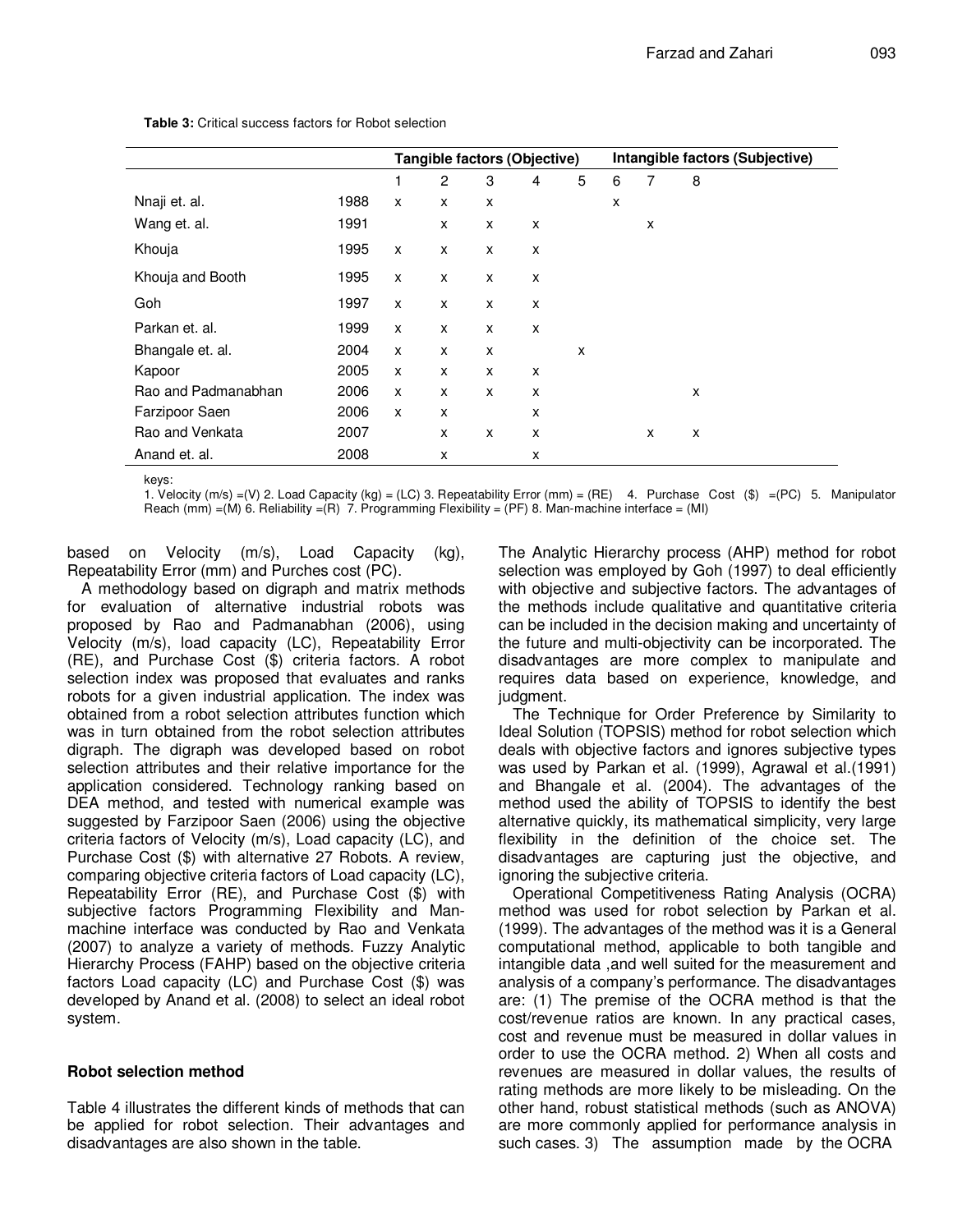#### **Table 4:** classification of different kinds of methods use for Robot selection

| <b>Author</b>                                                               | <b>Method</b>                                                      | <b>Advantage</b>                                                                                                                                                                                                                                                                                       | <b>Disadvantage</b>                                                                                                                                                                                                                                                                                                                                                                                                                                                              |
|-----------------------------------------------------------------------------|--------------------------------------------------------------------|--------------------------------------------------------------------------------------------------------------------------------------------------------------------------------------------------------------------------------------------------------------------------------------------------------|----------------------------------------------------------------------------------------------------------------------------------------------------------------------------------------------------------------------------------------------------------------------------------------------------------------------------------------------------------------------------------------------------------------------------------------------------------------------------------|
| Goh (1997)                                                                  | Anatitic Hierarchy<br>Process (AHP)                                | Uncertainty of the future<br>$\bullet$<br>and multi objectivity<br>can be incorporated<br>Subjective criteria can be<br>introduced in the<br>modeling phase<br>Qualitative and quantitative<br>criteria can be included<br>in the decision making<br>A large quantity of criteria<br>can be considered | Require more data<br>$\bullet$<br>Usually more complex<br>$\bullet$<br>Require data based on experience<br>٠<br>, knowledge and judgment<br>Inconsistency on the method<br>$\bullet$<br>Require enumerations of all issues<br>٠<br>Require intense management<br>involvement                                                                                                                                                                                                     |
| Parkan et. al. (1999)<br>Agrawal et. al.(1991)                              | Technique for Order                                                | A relative advantage of<br>TOPSIS is the ability to<br>identify the best<br>alternative quickly                                                                                                                                                                                                        | Capture just objective criteria<br>Ignoring subjective criteria                                                                                                                                                                                                                                                                                                                                                                                                                  |
| Bhangale et. al.(2004)                                                      | Preference by<br>Similarity to Ideal<br>Solution (TOPSIS)          | The TOPSIS has two main<br>advantages: its<br>mathematical simplicity<br>and very large flexibility<br>in the definition of the<br>choice set.                                                                                                                                                         |                                                                                                                                                                                                                                                                                                                                                                                                                                                                                  |
| Parkan et. al. (1999)                                                       | Operational<br>Competitiveness<br><b>Rating Analysis</b><br>(OCRA) | Non parametric method<br>General computational<br>method is an<br>outranking procedure.<br>Reduces to simple ratio-<br>type computation.<br>Applicable to both tangible<br>and intangble data<br>Well suited for the<br>measurement and<br>analysis of the<br>company's<br>performance.                | The premise of the OCRA method<br>is that the cost/revenue ratios<br>are known. The problem with<br>the OCRA method is that all<br>the costs (inputs) and<br>revenues (outputs) must be<br>measured in a single<br>measurement (dollar value) in<br>order to use the OCRA<br>method.<br>The OCRA method assumes that<br>the category with a higher cost<br>will receive a higher weight,<br>other things being equal the<br>results from the OCRA method<br>are often misleading |
| Parkan et. al. (1999)<br>Khouja, M. (1995)<br>Bragili and Petroni<br>(1999) |                                                                    | Uncertainty of the future<br>and multi objectivity<br>can be incorporated<br>Subjective criteria can be<br>introduced in the<br>modeling phase                                                                                                                                                         | Input and output quantities<br>Require more data<br>more difficult to accommodate<br>multiple outputs<br>usually more complex than the<br>economic analysis                                                                                                                                                                                                                                                                                                                      |
| Karsak and Ahiska<br>(2005)                                                 | Data Envelopment<br>Analysis (DEA)                                 | DEA is a linear<br>programming<br>methodology that<br>evaluates the efficiency<br>of a number of units.<br>The DEA is designed to<br>measure relative<br>efficiency in such<br>situations where there<br>are one or multiple<br>inputs and one or<br>multiple outputs.                                 | A disadvantage in terms of the<br>method's rationale if the<br>decision maker is unfamiliar<br>with linear programming<br>concepts.<br>The problem of DEA is the<br>confusion of "ratings" and<br>"performance."<br>DEA is nonparametric multiple<br>criteria method; no production,<br>cost, or profit fuction is<br>estimated from the data.                                                                                                                                   |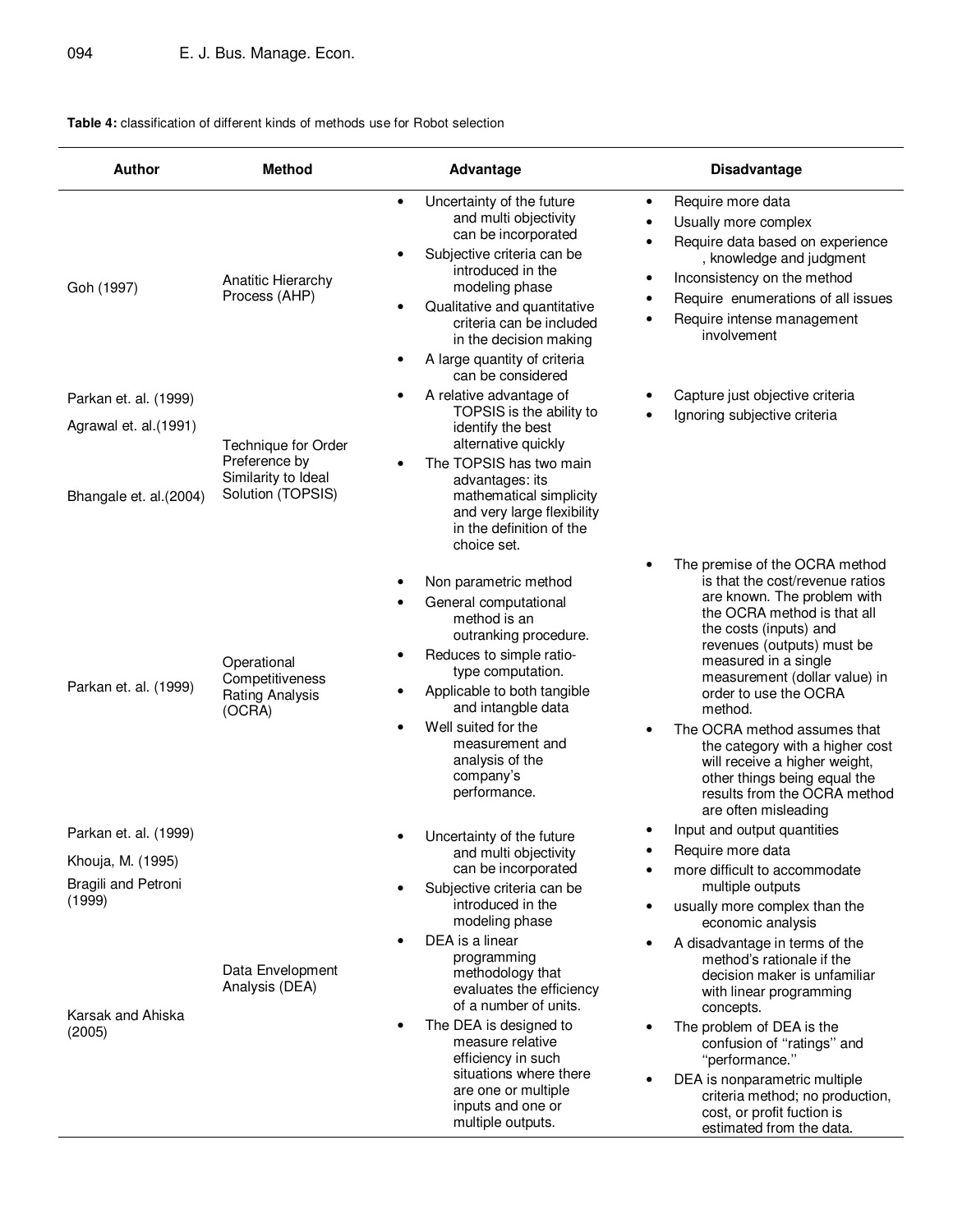| Farzipoor Saen<br>(2006)             |                                                              |                                                                                                                                                                                          |                                                                                                                          |
|--------------------------------------|--------------------------------------------------------------|------------------------------------------------------------------------------------------------------------------------------------------------------------------------------------------|--------------------------------------------------------------------------------------------------------------------------|
| Parkan et. al. (1999)                |                                                              |                                                                                                                                                                                          | Require a priori selection of key                                                                                        |
| Nnaji and<br>Yannacopoulou<br>(1988) | <b>Multiple Attribute</b><br><b>Utility Theory</b><br>(MAUT) | Quick, simple<br>Flexible conditions for<br>obtaining protection                                                                                                                         | individual characteristics and<br>attributes and only involve a<br>limited selection of individual<br>specific variables |
| Rao and                              | Diagraph & Matrix                                            | logical and systematical<br>$\bullet$<br>approach be useful for<br>modeling and analyzing<br>various kinds of<br>systems and problems<br>in numerous fields of<br>science and technology | A disadvantage of this method is<br>٠<br>that the number of edges<br>might grow considerably.                            |
| Padmanabhan (2006)                   |                                                              | The matrix approach is<br>useful in analyzing the<br>graph/digraph models<br>expeditiously to derive<br>the system function<br>and index to meet the<br>objectives.                      |                                                                                                                          |
| Wang et. al. (1991)                  |                                                              | Fuzzy logic is conceptually<br>easy to understand                                                                                                                                        | Fuzzy logic is a convenient way to<br>map an input space to an                                                           |
| Liang and Wang<br>(1993)             |                                                              | Subjective and objective                                                                                                                                                                 | output space. If you find it's                                                                                           |
|                                      |                                                              | criteria can be<br>included in the decision<br>making                                                                                                                                    | not convenient, try something<br>else.<br>Require data based on experience<br>٠                                          |
|                                      |                                                              | Fuzzy logic is flexible.<br>$\bullet$                                                                                                                                                    | , knowledge and judgment                                                                                                 |
|                                      |                                                              | Fuzzy logic is tolerant of<br>٠<br>imprecise data.                                                                                                                                       | Require decide for fuzzy controller<br>٠<br>based on experiment or real                                                  |
|                                      |                                                              | Fuzzy logic can model<br>$\bullet$<br>nonlinear functions of<br>arbitrary complexity.                                                                                                    | data                                                                                                                     |
| Khouja andBooth,<br>(1995)           | <b>Fuzzy Logic</b>                                           | Fuzzy logic can be built on<br>top of the experience of<br>experts.                                                                                                                      |                                                                                                                          |
|                                      |                                                              | Fuzzy logic can be blended<br>with conventional<br>control techniques.                                                                                                                   |                                                                                                                          |
|                                      |                                                              | Fuzzy logic is based on<br>natural language.                                                                                                                                             |                                                                                                                          |
|                                      |                                                              | Very powerful tool for<br>dealing quickly and<br>efficiently with<br>imprecision and<br>nonlinearity.                                                                                    |                                                                                                                          |
|                                      |                                                              | Captures both qualitative<br>and quantitative criteria                                                                                                                                   | Require more data and<br>enumerations of all issues                                                                      |
| Anand et. al. (2008)                 | <b>Fuzzy Anatitic</b><br><b>Hierarchy Process</b><br>(FAHP)  | Subjective criteria can be<br>$\bullet$<br>introduced in the                                                                                                                             | High complex of the model<br>Require management involvement                                                              |
|                                      |                                                              | modeling phase                                                                                                                                                                           | Require data based on experience                                                                                         |
|                                      |                                                              | Rank criteria according to<br>the needs of the user                                                                                                                                      | , knowledge and judgment                                                                                                 |
|                                      |                                                              | The pair wise comparisons<br>$\bullet$<br>in the judgment matrix<br>are fuzzy numbers that<br>are modified by the<br>designer's emphasis                                                 |                                                                                                                          |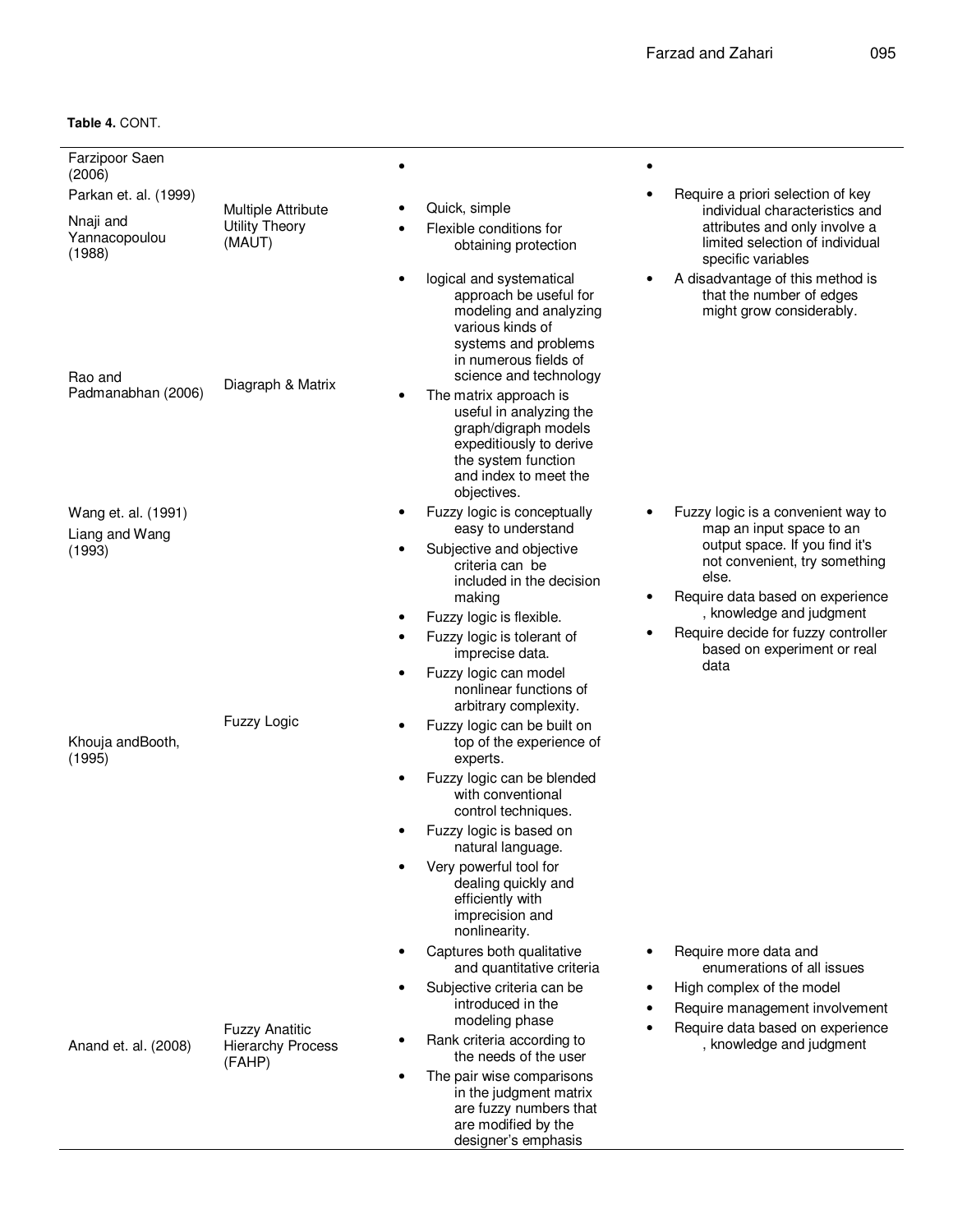| Table 4. CONT. |
|----------------|
|----------------|

| Kapoor (2005)                   |                                 |                                                                                                                                                                                                                        |                                                                                                                                                                                                                                                              |
|---------------------------------|---------------------------------|------------------------------------------------------------------------------------------------------------------------------------------------------------------------------------------------------------------------|--------------------------------------------------------------------------------------------------------------------------------------------------------------------------------------------------------------------------------------------------------------|
| Imang and<br>Schlesinger (1989) | linear Goal<br>Programming (GP) | Allows multiple objectives<br>٠<br>Allows slack in the<br>constraint<br>Uncertainty of the future<br>and multi objectivity<br>can be incorporated<br>Subjective criteria can be<br>introduced in the<br>modeling phase | Just objectively set to the criteria<br>requirement<br>Complexity of the "overall<br>objective"<br>Often must elicit weights as well<br>Must elicit goal values from<br>$\bullet$<br><b>Decision Maker</b><br>Require more data<br>٠<br>Usually more complex |

method that ''the category with a higher cost will receive a higher weight, or the category with the higher cost is more important than one with a lower cost," is problematic.

Data Envelopment Analysis (DEA) method was evaluated for Robot selection by Parkan et al. (1999), Khouja, M. (1995), Bragili and Petroni (1999), Karsak and Ahiska (2005) and Farzipoor Saen (2006) defending their reasons for their choice, at the same time, accepting the fact that DEA requires more computation. Thus introducing large numbers of factors, and small number of alternative Robots, makes DEA a poor discriminator of poor and good performers. The most disadvantage factors in terms of method rationale are evident when the decision maker is not familiar with linear programming concepts.

Multiple Attribute Utility Theory (MAUT) was used by Parkan, et al. (1999) for Robot selection, Nnaji and Yannacopoulou (1988) also used the same method, developing a decision making algorithm, for the selection and evolution of Robots for the assembly of electronics products, mentioning advantages as: Quick, simple and flexible conditions for obtaining protection, and disadvantages as: Requiring a priority selection of key individual characteristics and attributes which only involve a limited selection of individual specific variables.

Digraph and Matrix methods for evaluation of alternative industrial Robots was proposed by Rao and Padmanabhan (2006), which evaluates and ranks Robots for a given industrial application. The index ranks Robots for a given industrial application. The index was obtained from a Robot selection attribute function which, in turn, is obtained from the Robot selection attribute digraph. The digraph was developed based on Robot selection attributes and their relative importance for the application considered. Advantages and disadvantages of this method is indicated to support his reasoning.

Advantages: 1) logical and systematical approach be useful for modeling and analyzing various kinds of systems and problems in numerous fields of science and technology, 2) The matrix approach is useful in analyzing the graph/digraph models expeditiously to derive the system function and index to meet the objectives. Disadvantages: A disadvantage of this method is that the number of edges might grow considerably.

Combining the concepts of Fuzzy set theory and hierarchical structure analysis, Liang and Wang (1993), proposed a Robot selection algorithm that was used to aggregate maker's fuzzy assessment about Robot selection attributes weighing and obtain Fuzzy suitability indices. With the support of their advantages and disadvantages of the model, the suitability ratings for ideal Robots were ranked. Khouja and Booth, (1995), use a computerized Fuzzy Clustering Procedure for selecting Robots from twenty seven alternatives over four criteria viz., Cost, Load Capacity, Velocity and Repeatability.

Applying Fuzzy Analytic Hierarchy Process (FAHP), Anand et al. (2008) and Kapoor (2005) proposed a model for selecting the Robot system indicating the advantages as: 1) The possibility of the subjunctive criteria to be introduced in the modeling phase. 2) Modification of fuzzy numbers in the judgment matrix of the pair-wise comparisons by the designer's emphasis. And the disadvantages: 1) High complexity of the model, requiring more data and enumerations of all issues. 2) Requiring data based on experience, knowledge, and judgment.

Linear goal-programming approach to identify the Robots selection was proposed by Imang and Schlesinger (1989), with the indication of its advantage, which is allowing multiple objectives, and disadvantage which is just objectively setting to the criteria requirement, and usually more complex, requiring more data.

#### **CONCLUSION**

On account of the grave importance of AMT in contemporary industry, finding related criteria and methods are the almost necessity for a technology procurement manager.